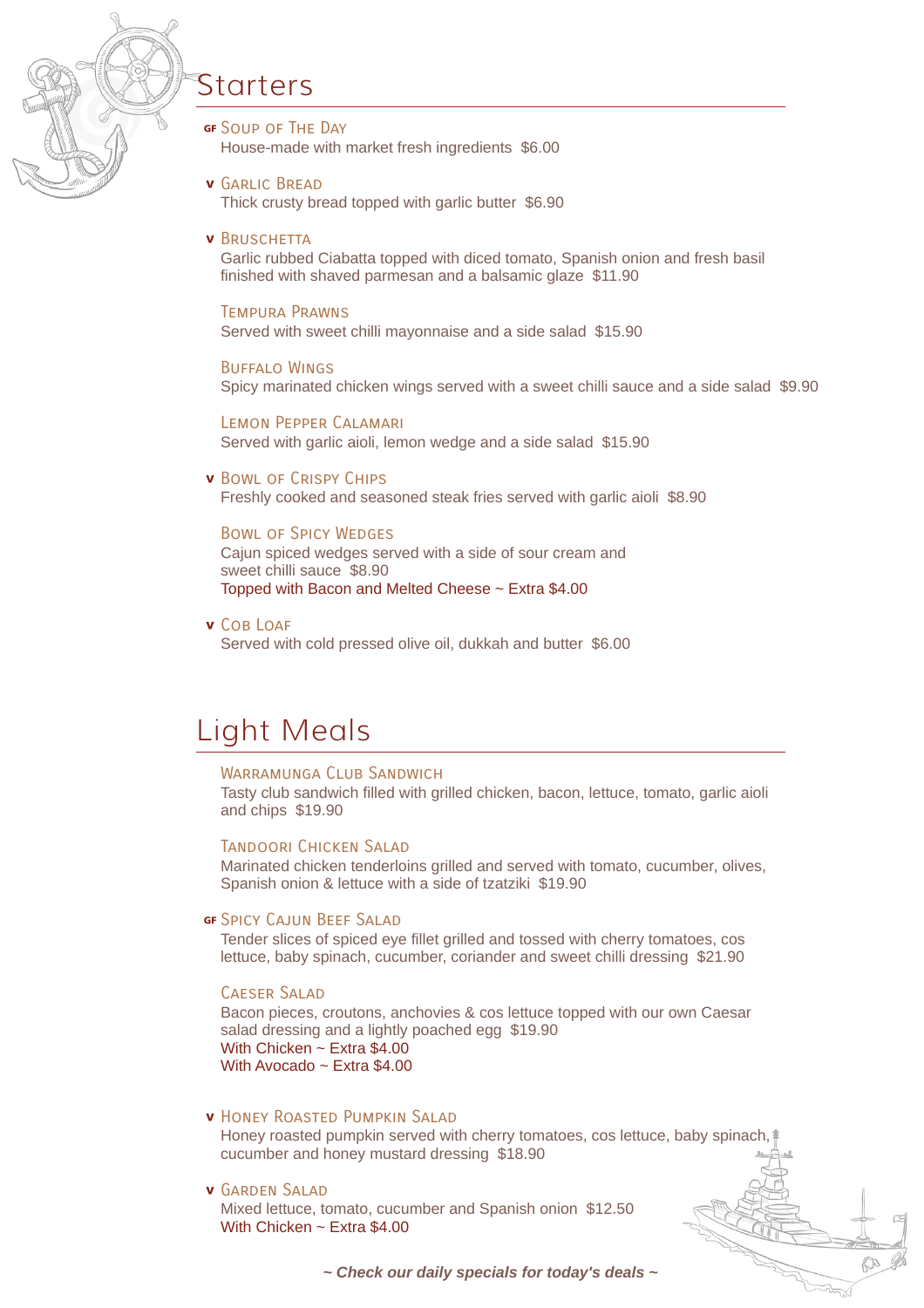

# Pasta & Risotto

- **v** Creamy Mustard Risotto Mushrooms, spinach and spring onions pan fried with Arborio rice and a seeded mustard cream sauce \$21.90 With Chicken ~ Extra \$4.00
- **v** Asian Noodle Stir Fry

Tasty Hokkien noodles pan fried and tossed with Asian vegetables and cashews, seasoned with sweet chilli and ABC sauce \$21.90 With Prawns ~ Extra \$4.00 With Chicken ~ Extra \$4.00 With Marinated Beef ~ Extra \$4.00

SPAGHETTI SEAFOOD MARINARA Mussels, prawns, salmon & chorizo tossed with cherry tomatoes, basil & chilli. Topped with shaved parmesan \$27.90 Risotto Option Also Available

## **Steak**

*All steaks are grilled to your liking and served with your choice of chips or mash and salad or vegetables*

*\* Gluten free available on request*

## GF\* ANGUS SCOTCH FILLET

300gm tender grass-fed portland scotch fillet \$34.90

GF<sup>\*</sup>EYE FILLET MIGNON 200gm centre-cut grass-fed portland eye fillet medallion wrapped in bacon \$37.90

## GF<sup>\*</sup> PORTERHOUSE

300gm prime cut grass-fed Portland sirloin \$29.90

GF<sup>3</sup> WAYGU RUMP 400gm premium Waygu with a marble score of 8 \$42.90

## Sauces \$2.90

Gravy Mushroom Garlic Butter Béarnaise Pepper Red Wine Jus Hollandaise Gluten Free Gravy



## Sides

*Served as an accompaniment to your starter or main meal \$4.50*

GFV ROAST POTATOES AND PUMPKIN ... GFV HOUSE-MADE MASH

- 
- **v** GARDEN SALAD WITH FRENCH DRESSING **v** COLESLAW
- 
- **v** Garden vegetables **\* v** Hot Chips or Spicy Wedges

250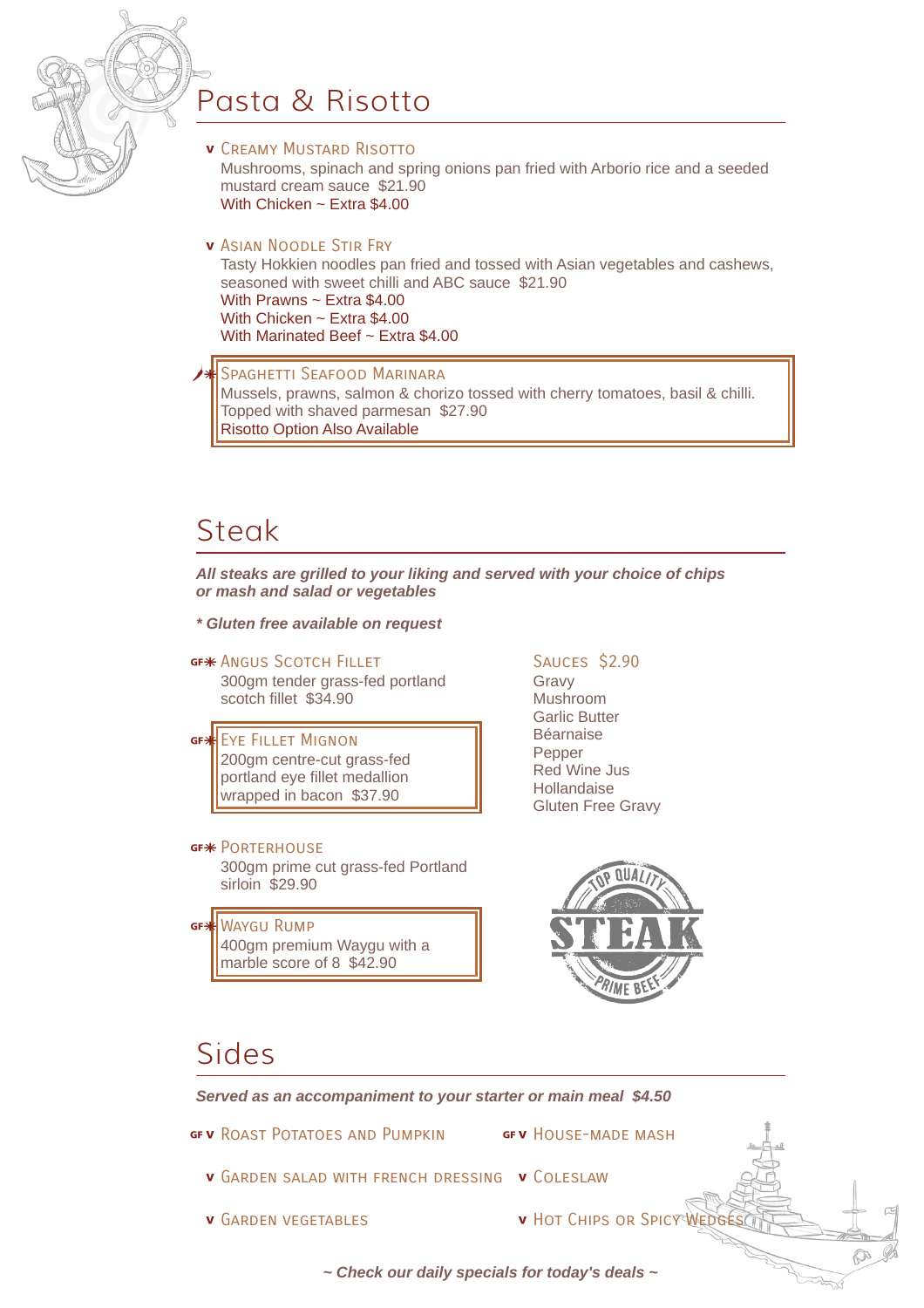

## Mains

#### Moroccan Chicken & Prawns

Oven baked chicken breast seasoned with moroccan spices and served with skewered prawns, house-made mashed potato, a side salad and hollandaise sauce \$27.90

#### GF<sup>\*</sup> ROAST OF THE DAY

Daily roasted meat served with roast potatoes, pumpkin, seasonal vegetables and gravy. \*Gluten free on request \$23.90

#### Chicken Schnitzel

Crumbed chicken breast served with crispy chips and a fresh garden salad with a side of rich gravy \$21.90

Crumbed chicken breast topped with house-made Napoli sauce, ham, mozzarella cheese and served with chips and salad \$23.90

#### Nasi Goreng

Chicken Parmigiana

Prawns, chicken, chilli bean paste, soy sauce, carrots and snow peas tossed through Basmati rice topped with dried shallots and a fried egg \$24.90

#### Panko Calamari

Golden brown Japanese crumbed calamari served with chips, salad and a house-made tartare sauce \$25.90

#### Beer-Battered Flathead Fill FTS

Beer-battered flathead fillets served with house-made tartare sauce, lemon wedge, chips and a side salad \$25.90

#### SFAFOOD PLATE

Crumbed calamari, scallops, prawns and battered fish served with chips, salad and house-made tartare sauce \$25.90

### Garlic Prawns

Fresh prawns served in a creamy garlic and white wine sauce with Jasmine rice and a garden salad \$27.90

#### **GF GRILLED ATLANTIC SALMON**

Grilled salmon fillet marinated in lemon and herbs, served on a bed of mashed potato with garden vegetables and a mango salsa \$27.90

#### Baked Barramundi

Baked barramundi fillet served with crispy chips, a side salad and house-made tartare sauce \$26.90

## Warramunga Beef Burger

180am beef pattie with bacon. cheese, fried egg, pickles, tomato, lettuce and beetroot served with chips and salad \$23.90

#### **GF BRAISED LAMB SHANKS**

Two tender braised shanks served with house-made mashed potato and seasonal vegetables \$27.90

#### Old Fashioned Pork Sausages

Thick pork sausages, bacon and caramelised onion served on a bed of house-made mash potato with a side of gravy and coleslaw \$24.90

### Veal Scallopini

Tender veal pieces pan seared with bacon, mushrooms and spinach in a creamy white wine sauce, served with house-made mash and salad \$28.90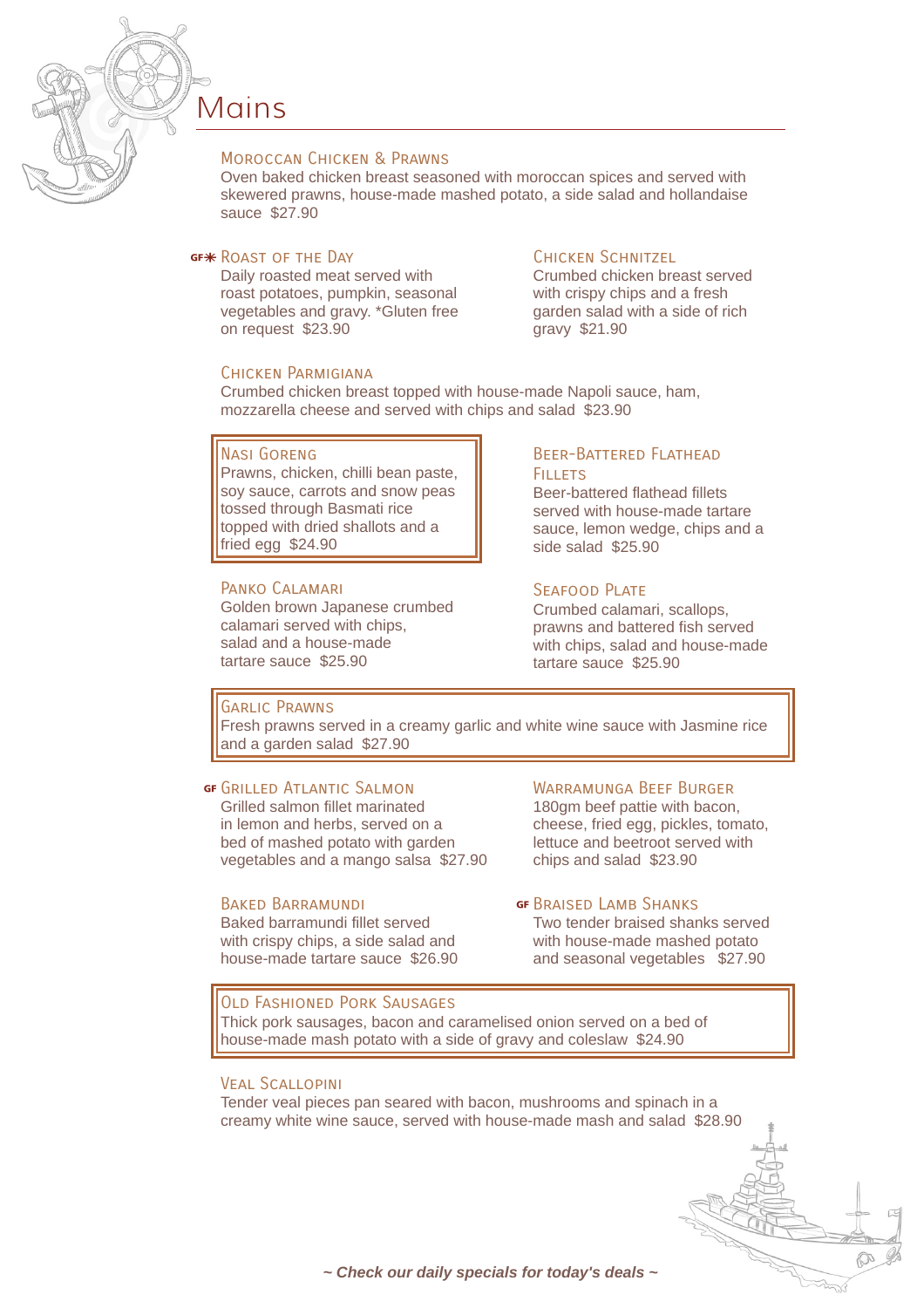

# Desserts & Afters

## Cheese & Olive Plate

A gourmet selection of soft and hard cheese accompanied by green and Kalamata olives, olive oil, grissini bread sticks and ciabatta. Perfect for sharing \$22.50

## Lemon Meringue Pie

Traditional meringue pie served with strawberry coulis and double cream \$8.90 Add Ice Cream ~ Extra \$1.00

## PETITE FOURS

Four delicious mini sweet treats \$8.90

WARM STICKY DATE PUDDING Served with our house-made butterscotch sauce and double cream \$8.90 Add Ice Cream ~ Extra \$1.00

#### Chocolate Mousse

House-made creamy mousse with a hint of Cointreau and Bailey's served with double cream \$8.90 With Ice Cream ~ Extra \$1.00

## Cake of the Day

See the daily specials for today's selection of cakes served with a side of double cream \$8.90 With Ice Cream ~ Extra \$1.00

# Seniors' Desserts

## Seniors' Ice Cream

Two scoops of creamy vanilla bean ice cream with your choice of chocolate, strawberry or caramel topping \$3.00

#### Seniors' Fruit Salad

Freshly cut seasonal fruit served with double cream \$3.00 With Ice Cream ~ Extra \$1.00

#### Seniors' Cake of the Day

Check our daily specials for today's selection, served with double cream \$3.00 WIth Ice Cream ~ Extra \$1.00